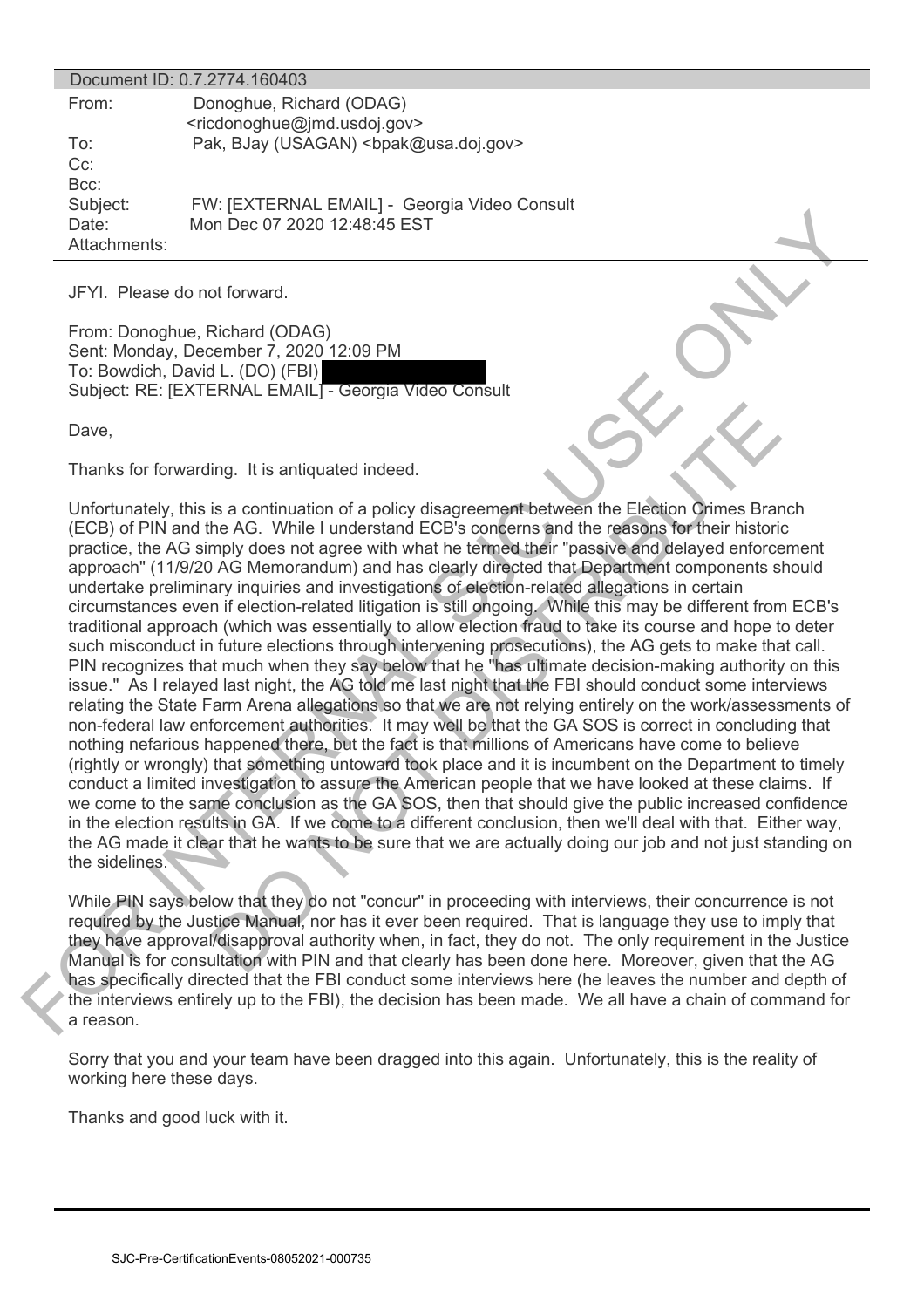**Rich** 

From: Bowdich, David L. (DO) (FBI)

Sent: Monday, December 7, 2020 8:18 AM

To: Donoghue, Richard (ODAG) <ricdonoghue@jmd.usdoj.gov<mailto:ricdonoghue@jmd.usdoj.gov>> Subject: FW: [EXTERNAL EMAIL] - Georgia Video Consult

| This is putting us in a bad spot. We need to get this PIN issue settled as to how to proceed. I feel like<br>we are operating under an antiquated thought process here. Everyone understood that before the<br>election we should not do these types of inquiries, but we are in a place right now in this election cycle<br>in which these types of allegations are important to vet out, particularly when many in the country are<br>still questioning the results. I am no lawyer, but my interpretation of the AG's 2020 Memorandum is<br>different from theirs. Let me know your thoughts on how to proceed. Our folks in Atlanta are prepared<br>to begin when they receive direction from me. I am forwarding this to our General Counsel for his<br>analysis as well. |
|--------------------------------------------------------------------------------------------------------------------------------------------------------------------------------------------------------------------------------------------------------------------------------------------------------------------------------------------------------------------------------------------------------------------------------------------------------------------------------------------------------------------------------------------------------------------------------------------------------------------------------------------------------------------------------------------------------------------------------------------------------------------------------|
| DB                                                                                                                                                                                                                                                                                                                                                                                                                                                                                                                                                                                                                                                                                                                                                                             |
| (FBI)<br>From:<br>Sent: Monday, December 7, 2020 8:01 AM<br>To: Bowdich, David L. (DO) (FBI)<br>Subject: FW: [EXTERNAL EMAIL] - Georgia Video Consult                                                                                                                                                                                                                                                                                                                                                                                                                                                                                                                                                                                                                          |
| From:<br>(FBI)<br>Sent: Monday, December 7, 2020 7:51 AM<br>To:<br>(FBI)<br>Subject: FW: [EXTERNAL EMAIL] - Georgia Video Consult                                                                                                                                                                                                                                                                                                                                                                                                                                                                                                                                                                                                                                              |
| FYSA.                                                                                                                                                                                                                                                                                                                                                                                                                                                                                                                                                                                                                                                                                                                                                                          |
| (FBI)<br>From:<br>Sent: Monday, December 07, 2020 5:19 AM                                                                                                                                                                                                                                                                                                                                                                                                                                                                                                                                                                                                                                                                                                                      |
| To<br>(FBI)<br>$Cc$ :<br>Subject: Fwd: [EXTERNAL EMAIL] - Georgia Video Consult                                                                                                                                                                                                                                                                                                                                                                                                                                                                                                                                                                                                                                                                                                |
| Sir, guidance below from PIN in regard to the situation in GA. I have not yet provided to AT.                                                                                                                                                                                                                                                                                                                                                                                                                                                                                                                                                                                                                                                                                  |